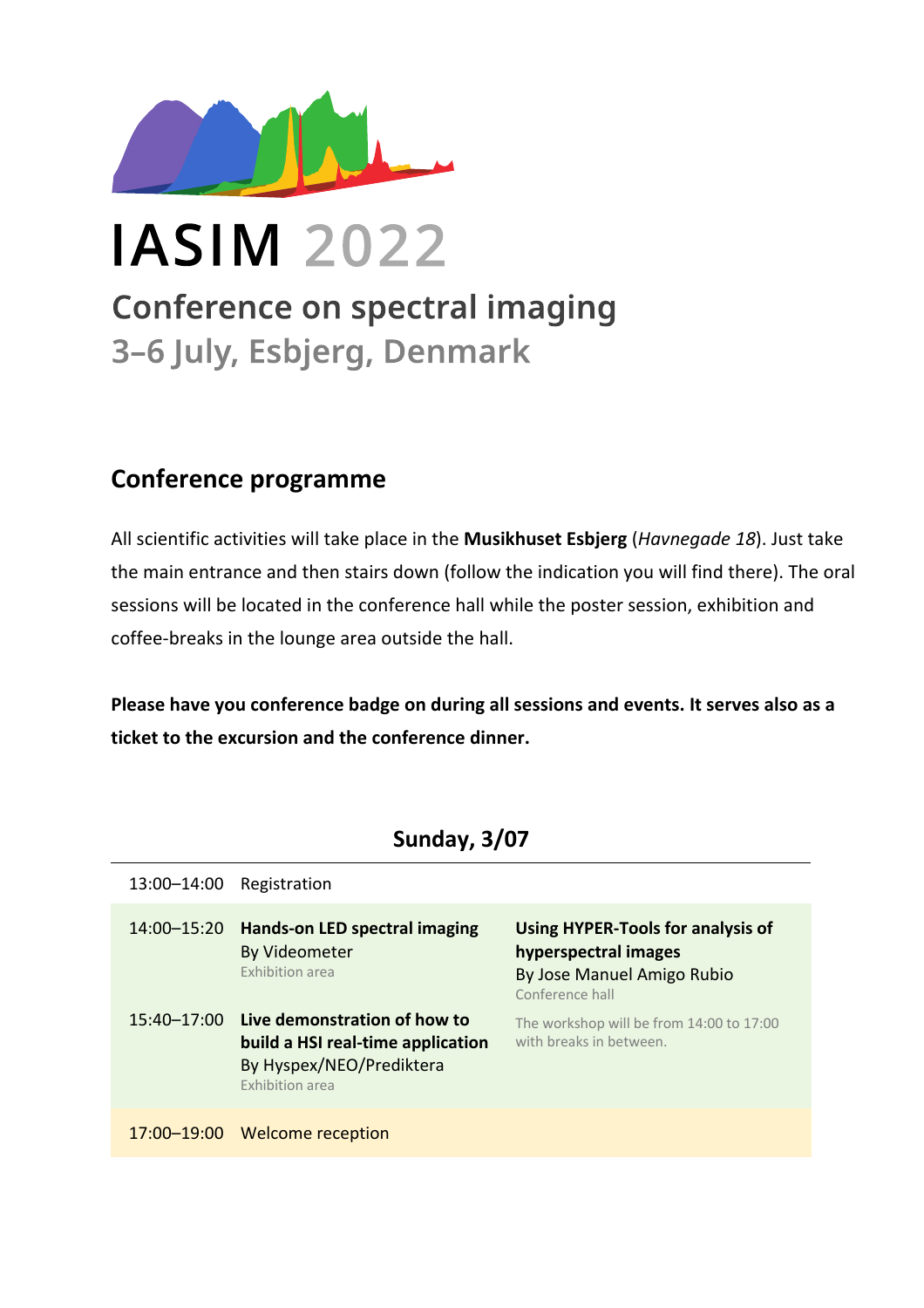## **Monday, 4/07**

| $8:00 - 9:00$                      | Registration                                                                                                                                                                                                            |
|------------------------------------|-------------------------------------------------------------------------------------------------------------------------------------------------------------------------------------------------------------------------|
|                                    | 9:00-9:10 Conference opening                                                                                                                                                                                            |
|                                    | Session 1. Chair Anna de Juan                                                                                                                                                                                           |
| $9:10 - 9:50$                      | <b>L01. Medical Hyperspectral Imaging</b><br><b>Baowei Fei: University of Texas at Dallas</b>                                                                                                                           |
| $9:50 - 10:10$                     | T01. Combining Raman hyperspectral imaging with mass spectrometry<br>imaging to differentiate involved from non-involved skin in discoid lupus<br>erythematosus (dle)<br>Michel Karin Nieuwoudt: University of Auckland |
| 10:10-10:30                        | T02. Non-destructive age estimation of biological fluid stains by near-infrared<br>hyperspectral imaging and multivariate regression<br>Paolo Oliveri: University of Genova                                             |
|                                    | 10:30-11:00 Coffee break                                                                                                                                                                                                |
| 11:00-11:20                        | T03. NIR hyperspectral imaging: a means of capturing meat fraud<br>Paul James Williams : Stellenbosch University                                                                                                        |
| 11:20-11:40                        | T04. Monitoring grape berry maturity by hyperspectral imaging: potential of<br>robust methods for sugar content prediction<br>Maxime Ryckewaert: INRAE                                                                  |
| 11:40-12:00                        | T05. Hyperspectral imaging for non-invasive fish fraud detection<br>Mariá-José Sáiz-Abajo: National Centre for Food Technology and Safety                                                                               |
| 12:00-12:20                        | T06. Unsupervised anomaly detection in hyperspectral images of fruit by<br>adapting a vector quantized variational autoencoder<br>Remi Van Belleghem: KU Leuven                                                         |
| 12:20-13:00                        | Lunch                                                                                                                                                                                                                   |
| Session 2: Chair Ludovic Duponchel |                                                                                                                                                                                                                         |
| 13:00-13:40                        | LO2. Hyperspectral imagery: applications in remote sensing<br>Mauro Dalla Mura: Grenoble Institute of Technology                                                                                                        |
| 13:40-14:00                        | T07. Hyperspectral-LIDAR fusion applied for multitemporal analysis of urban<br>areas<br>Agnieszka Kinga Kuras: Norwegian University of Life Sciences                                                                    |
| 14:00-14:20                        | T08. Hyperspectral imaging in nuclear forensics investigation                                                                                                                                                           |

Lorenzo Fongaro : European Commission

14:20–14:50 Coffee-break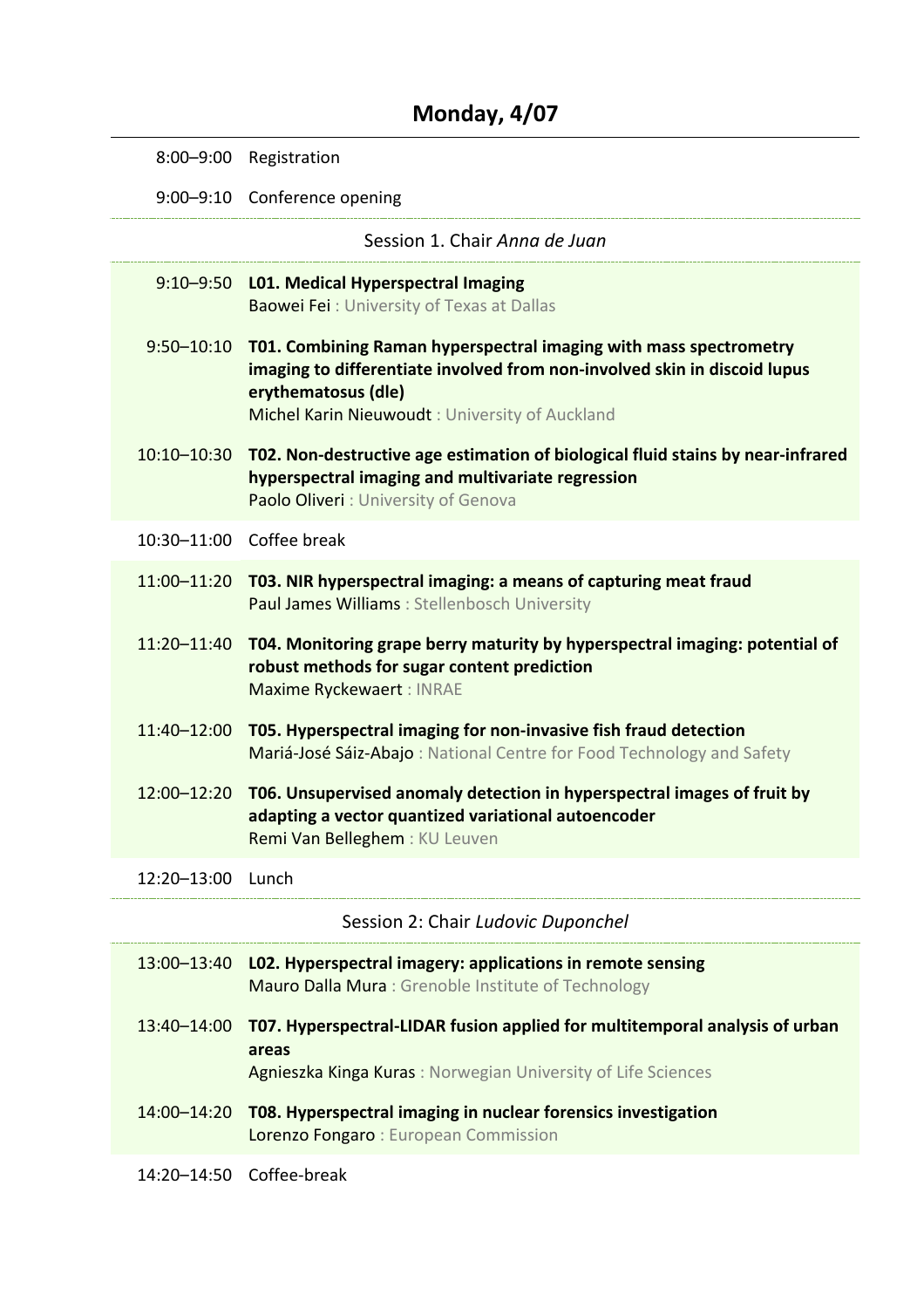| 14:50-15:10 T09. Spatial and spectral limits of detection of near infrared hyperspectral<br>imaging of microplastics in sand<br><b>Reaha Goyetche:</b> University of the Basque Country |
|-----------------------------------------------------------------------------------------------------------------------------------------------------------------------------------------|
| 15:10–15:30 T10. Using hyperspectral cameras to detect corrosion products in epoxy<br>coatings for offshore wind turbines<br><b>Thomas De Kerf: University of Antwerpen</b>             |
| 15:30-15:50 T11. Characterizing Ni-P metallic coatings using hyperspectral imaging in<br>short-wave infrared<br><b>Zohreh Zahiri: University of Antwerpen</b>                           |
| 15:50-16:10 T12. Plastic classification via in-line hyperspectral camera analysis and<br>unsupervised machine learning<br><b>Mogens Hinge: Aarhus University</b>                        |
| 16:10-18:00 Poster session and exhibition<br>with tasting of local beers (sponsored by Newtec Engineering)                                                                              |

# **Tuesday, 5/07**

9:00–9:10 Welcome and day overview

Session 3: Chair *Federico Marini*

|                          | 9:10-9:50 L03. Reflectance Imaging Spectroscopy for artworks, cultural and historical<br>assets<br><b>Costanza Cucci</b> : Institute of Applied Physics "N. Carrara" CNR-IFAC                                       |
|--------------------------|---------------------------------------------------------------------------------------------------------------------------------------------------------------------------------------------------------------------|
|                          | 9:50-10:10 T13. HSI-NIR for the quantification of collagen in bones: how chemical<br>mapping can help in preserving archeological finds<br><b>Cristina Malegori:</b> University of Genova                           |
| $10:10 - 10:30$          | T14. Comparison of reflectance FTIR, VNIR and SWIR spectral imaging for the<br>discrimination and identification of bacterial suspensions dried on stainless<br>steel<br>Aoife Ann Gowen: University College Dublin |
| 10:30-11:00 Coffee break |                                                                                                                                                                                                                     |
|                          | 11:00-11:20 T15. Detection of cronobacter sakasakii biofilms on aluminium coupons<br>through ultrafast FTIR spectral imaging<br>Ana Herrero-Langreo: University College Dublin                                      |
|                          | 11:20-11:40 T16. In-line identification of PB-based additives in fishing ropes and nets for<br>recycling with hyperspectral imaging and machine learning<br>Georgiana Amariei : Aarhus University                   |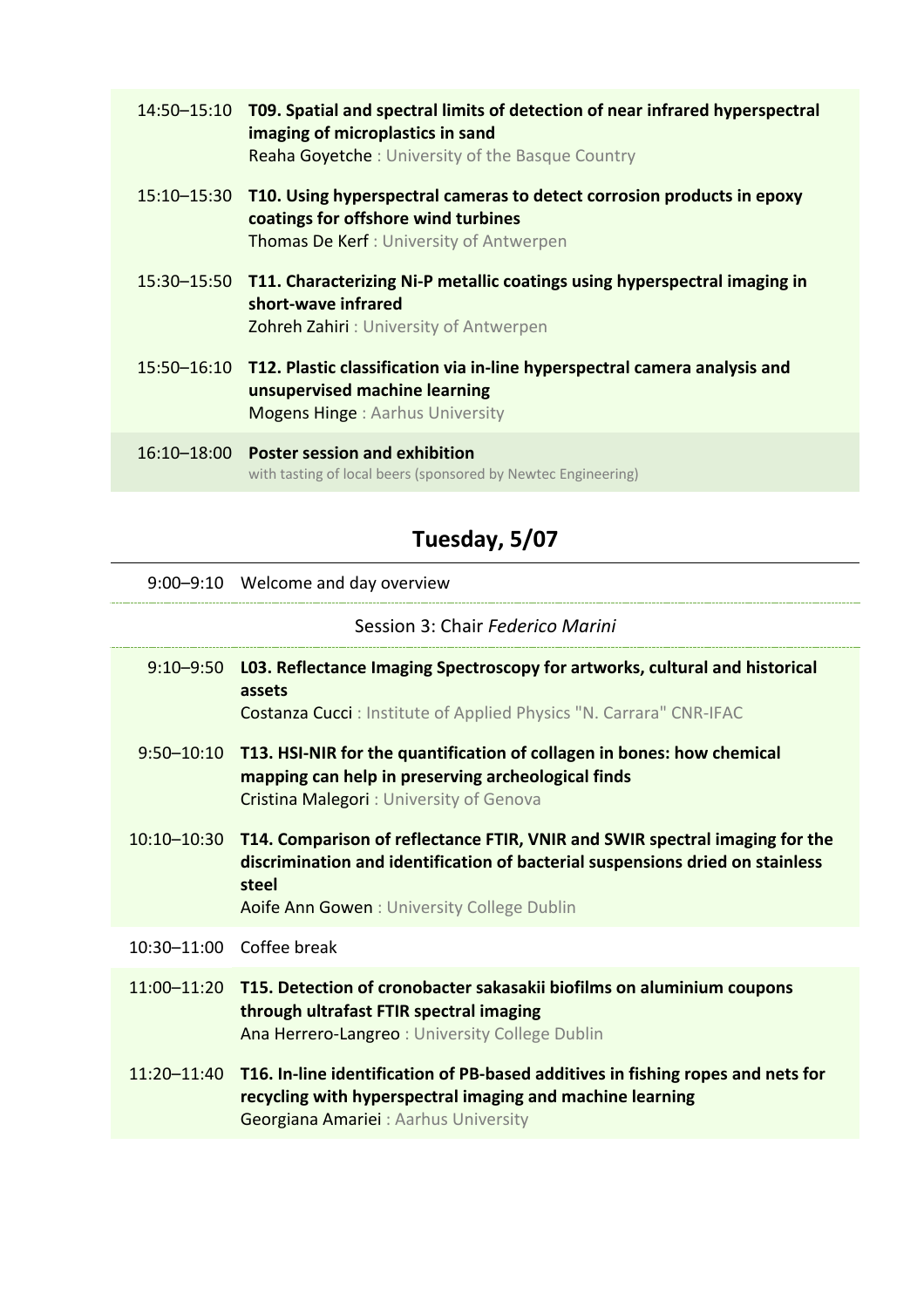| 11:40-12:00 T17. Characterization of microplastics in mussels using near infrared |  |
|-----------------------------------------------------------------------------------|--|
| hyperspectral imaging                                                             |  |
| Alisa Rudnitskaya: University of Aveiro                                           |  |
|                                                                                   |  |

- 12:00–12:20 **T18. Parsketch-PLSDA, a method to handle large amounts of data generated by hyperspectral imaging: application to sunflower genotype discrimination** Daphne Heran : INRAE
- 12:20–13:00 Lunch

Session 4: Chair *Jose Manuel Amigo Rubio*

|                       | 13:00-13:20 T19. Correcting time-induced measurement effects in NIRS model: application                                                                                                 |
|-----------------------|-----------------------------------------------------------------------------------------------------------------------------------------------------------------------------------------|
|                       | to the early detection of "early blight"<br><b>Florent Abdelghafour: INRAE</b>                                                                                                          |
|                       | 13:20-13:40 T20. Characterization of N-doped diamonds after electron beam irradiation by<br>infrared spectral imaging<br><b>Tom Scherzer</b> : Leibniz Institute of Surface Engineering |
|                       | 13:40-14:00 T21. Spectral imaging as a transformer of the food-ag industry<br>Jens Michael Carstensen : Videometer A/S                                                                  |
|                       | 14:00-14:20 T22. One-step calibration of industrial hyperspectral cameras<br>Martin Lahn Henriksen : Aarhus University                                                                  |
|                       | 14:20-14:50 Coffee-break                                                                                                                                                                |
|                       | 14:50-16:00 Poster session and exhibition                                                                                                                                               |
|                       | 16:00–18:00 Bus tour and excursion to Ribe — the oldest town in Scandinavia<br>bus will wait just outside the main entrance of Musikhuset                                               |
| 18:00-19:00 Free time |                                                                                                                                                                                         |
|                       | 19:00-22:00 Conference dinner at Restaurant Flammen                                                                                                                                     |

Exnersgade 20, Esbjerg

### **Wednesday, 6/07**

9:00–9:10 Welcome and day overview

#### Session 5: Chair *Aoife Gowen*

- 9:10–9:50 **L04. Raman Imaging: fundamentals, modern applications and future perspectives** Marco Veneranda : University of Valladolid
- 9:50–10:10 **T23. Searching for exotic pixels in large hyperspectral imaging data sets** Ludovic Duponchel : University of Lille